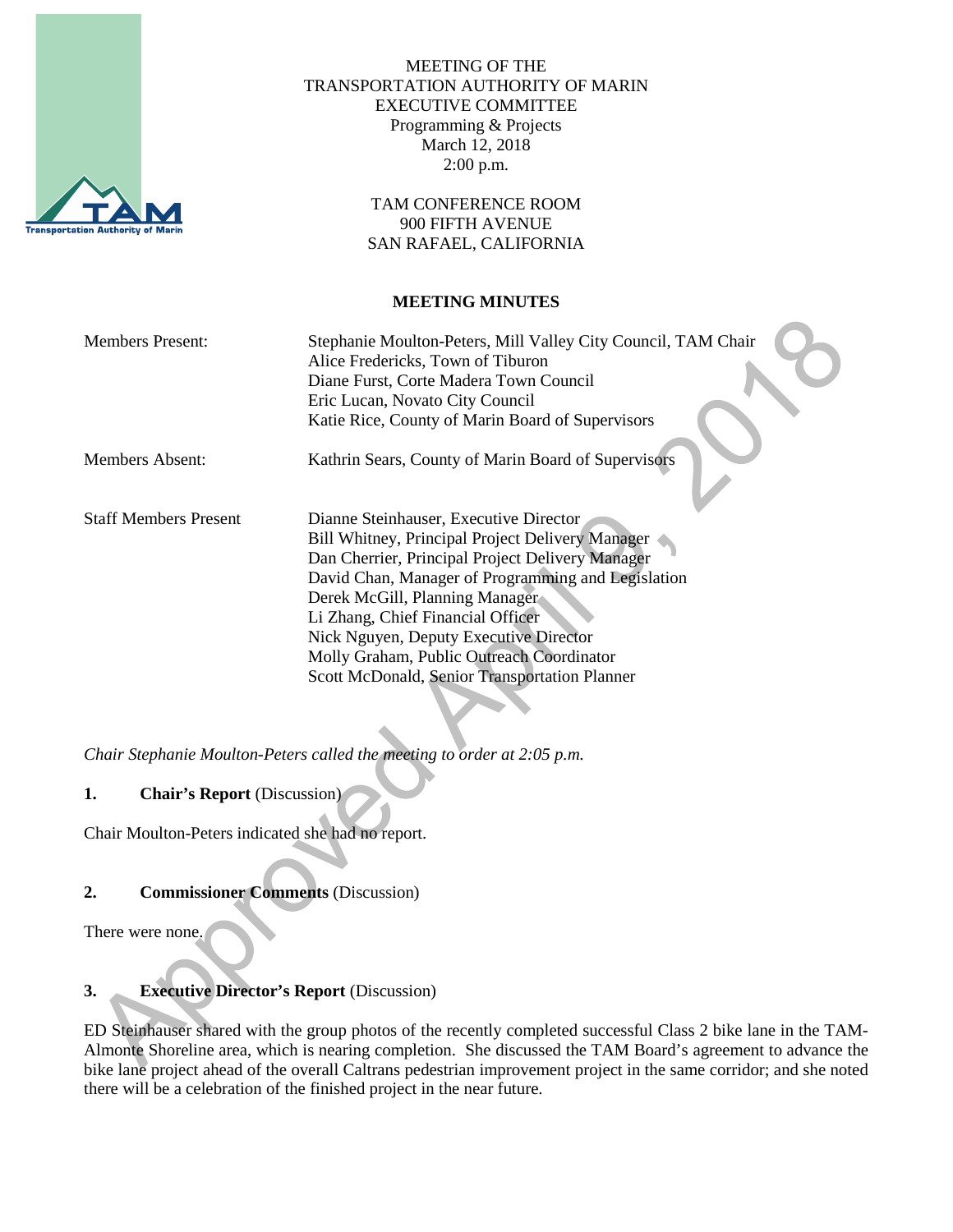TAM P&P Executive Committee Meeting Page 2 of 8 March 12, 2018

Chair Moulton-Peters asked if the striping goes through the intersection at Shoreline, which Project Delivery Manager Dan Cherrier clarified that that striping at the turn in front of the gas station was difficult.

ED Steinhauser continued her report, discussing another Caltrans project, the Marin-Sonoma Narrows elevation of Highway 101, including a new bridge over San Antonio Creek, which will be finished in April and that there will be a celebratory event for this project. She mentioned as well the anticipated opening of  $3<sup>rd</sup>$  lane eastbound on the Richmond-San Rafael bridge in late April and noted a South Bay newspaper article regarding another Bay Area bridge that is considering using part-time shoulder areas for traffic. ED Steinhauser mentioned TAM's application for a planning grant to study "bus-on-shoulder" use in Marin County in the northern part where shoulders have been added as part of an overall systems evaluation of Highway 101; , provision of electric vehicle charging stations at the County Civic Center campus and at various schools in the San Rafael school district; an upcoming report to the Executive Committees regarding electric vehicle infrastructure accomplishments and needs; and another report to be made this spring regarding funding constraints for crossing guards, employee/employer support programs like Lyft and bike-sharing.

Chair Moulton-Peters asked about funding for the 41 EV chargers the County applied for, and ED Steinhauser clarified that the County had applied and were receiving a PG&E grant, with TAM funds providing a match. Project Delivery Manager Nick Nguyen discussed the differences in structuring (ownership or leasing) the PG&E grant proposal, which could affect how the funds can be applied and where the additional TAM funding can be used to complete the request.

Commissioner Rice asked whether TAM knows the amount that the County will need to request from TAM, and Mr. Nguyen confirmed not yet. He cautioned, however, that an applicant to PG&E should not apply to TAM until they know what they need because using EV funds from TAM must be consistent with TAM's funding conditions and limits. ED Steinhauser indicated she would like to come back to the Committee with additional information.

Chair Moulton-Peters pointed out that the cities currently do not have a coordinated approach to their own funding and acquisition of EV charging stations. Commissioner Rice discussed the site criteria and minimum number of chargers to be installed. ED Steinhauser commented as well on the cost of getting electrical service to the chargers.

Commissioner Rice expressed the need for the Board and Executive Committees to understand what TAM's strategy should be for getting the needed EV infrastructure built out. ED Steinhauser questioned what (if any) role TAM will have for funding private commercial garages, chargers at workplace parking areas that may only be used by employees, or apartment complexes/private residential locations.

Commissioner Lucan asked if it would be helpful to appoint a small subcommittee to preliminarily consider the issues and potential solutions in advance of coming back to the Committee with an update. He indicated that Sonoma County did a local rebate program, and he also commented that historically these EV funds are not fully used which left him wondering if there were other ways to use them.

Commissioner Fredericks stated that another limiting factor is the required configuration of the chargers in parking lots and ADA access issues. ED Steinhauser agreed it has been an issue.

ED Steinhauser resumed her report, noting that the Miller Avenue Streetscape project has been named the 2018 Outstanding Local Street and Road Project Overall winner by the League of California Cities (for its full-depth paving reclamation); she also mentioned the upcoming fifth cycle of TAM's Lifeline program – amount available for projects included in community-based transportation plans (the Canal neighborhood, Novato and Marin City), and types of eligible projects. She mentioned that the only lifeline funds that are being offered by MTC are transit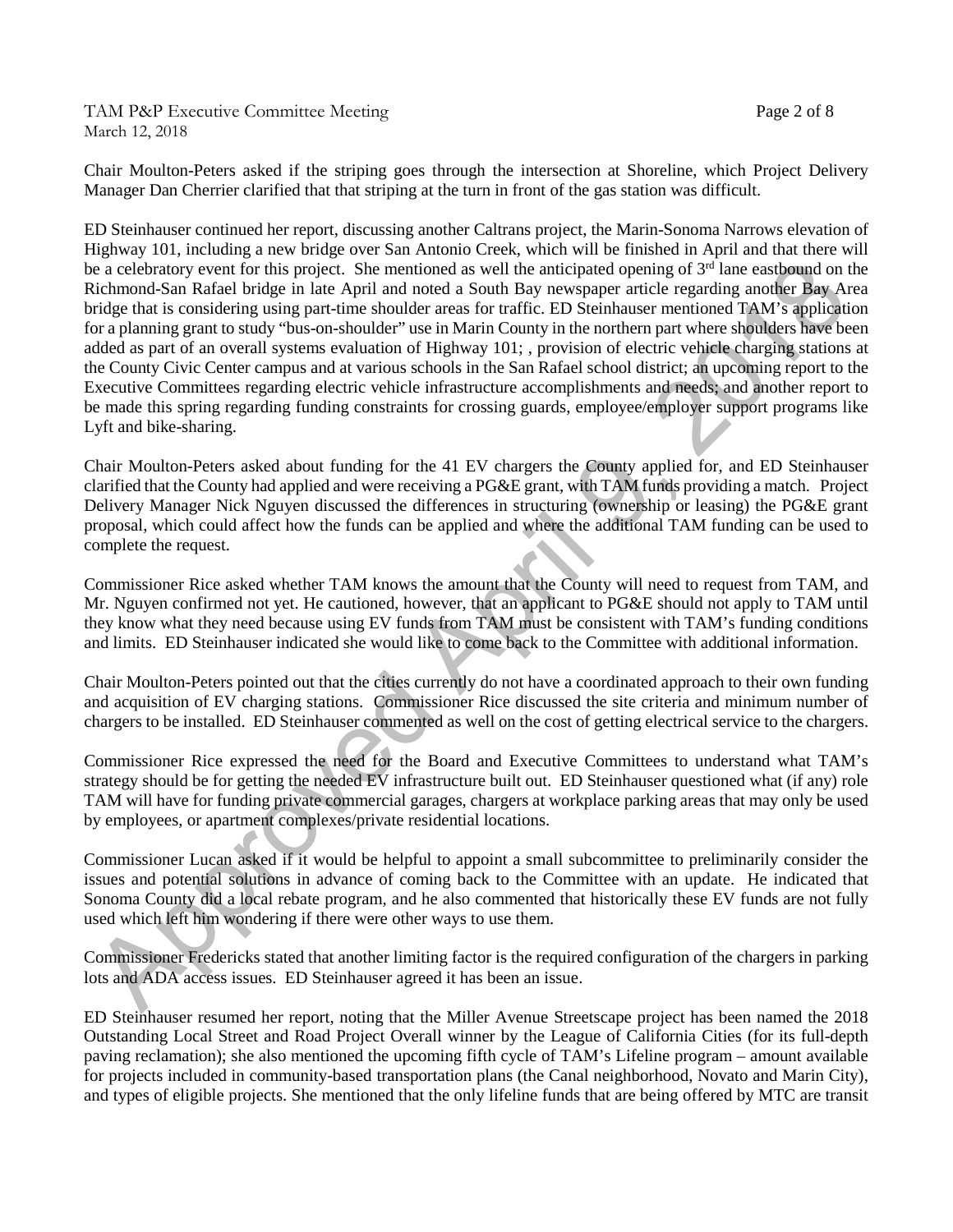TAM P&P Executive Committee Meeting Page 3 of 8 March 12, 2018

funds, and that transit operators in Marin are reluctant to swap funds. She concluded her report with a reminder of the April 2nd deadline for returning the annually-required Form 700.

### **4. Open Time for Public Expression**

Cindy Winter commented that The Economist last week had a section on autonomous vehicles, which was wellreported and in-depth. She offered to share copies of the article. She also noted that April  $2<sup>nd</sup>$  is a significant day because it is the first day that autonomous vehicles can move around without an engineer on board (but no paying customers are allowed yet), and it should be promoted as such in the media.

Ms. Winter also expressed concern about the need for more data reporting from ride-hail services such as Uber, Lyft, etc. and they should be required to pay taxes on the revenue they earn also. She thought it was time for local/regional governments to begin to push for better oversight and reporting.

Chair Moulton-Peters asked if ride-hail falls under any of TAM's programs and does TAM track information associated with their services. ED Steinhauser noted there will be some information about Lyft service presented under Item #6, and she indicated there are some conclusions that can be drawn, but that data including personal data is not available.

### **5. Approval of Minutes from November 13, 2017** (Action)

Commissioner Rice moved to approve the minutes of November 13, 2017. Commissioner Lucan seconded the motion, which was unanimously approved.

# **6. TAM Crossing Guard Program Location Recertification** (Action)

ED Steinhauser noted that Project Delivery Manager Dan Cherrier and Consultant James O'Brien would be presenting the staff report on the Crossing Guard program which recommended the following actions to the full TAM Board:

- 1. Adopt the Ranked List of Crossing Guard Locations shown in Attachment A;
- 2. Adopt the funding level for the 2018/2019 school year to extend to Rank 58;
- 3. Support allocating \$170,000 of Vehicle Registration Fee carryover to fund 18 locations from August to December should the Transportation Sales Tax Renewal be placed on the November 18 ballot.

Mr. O'Brien began the report with an overview of the 2017 ranking process that leads to the 2018-19 program approval. The ranking is a regular part of the Crossing Guard program, occurring every four years, last occurring in 2010 and 2014 he covered the program summary, the recertification process, data gathering and scoring, and the conclusions. He discussed the history of the program beginning in 2004, milestones, number of guards currently funded, the Expenditure Plan requirement for re-assessing the guards every four years, the master list of 150 guard locations prioritized by the MPWA (Marin Public Works Association) and the TAM Technical Advisory Committee (TAC) that approve the methods, scoring criteria, data-gathering, and scoring process; resulting in the ranked list included as an attachment at the end of the written report. He also discussed outreach to the schools, districts and cities affected by the scoring and ranking, i.e., those who have fallen below the funding threshold – notification that is given at the end of the school year and in the fall to ensure that parents and schools know the situation.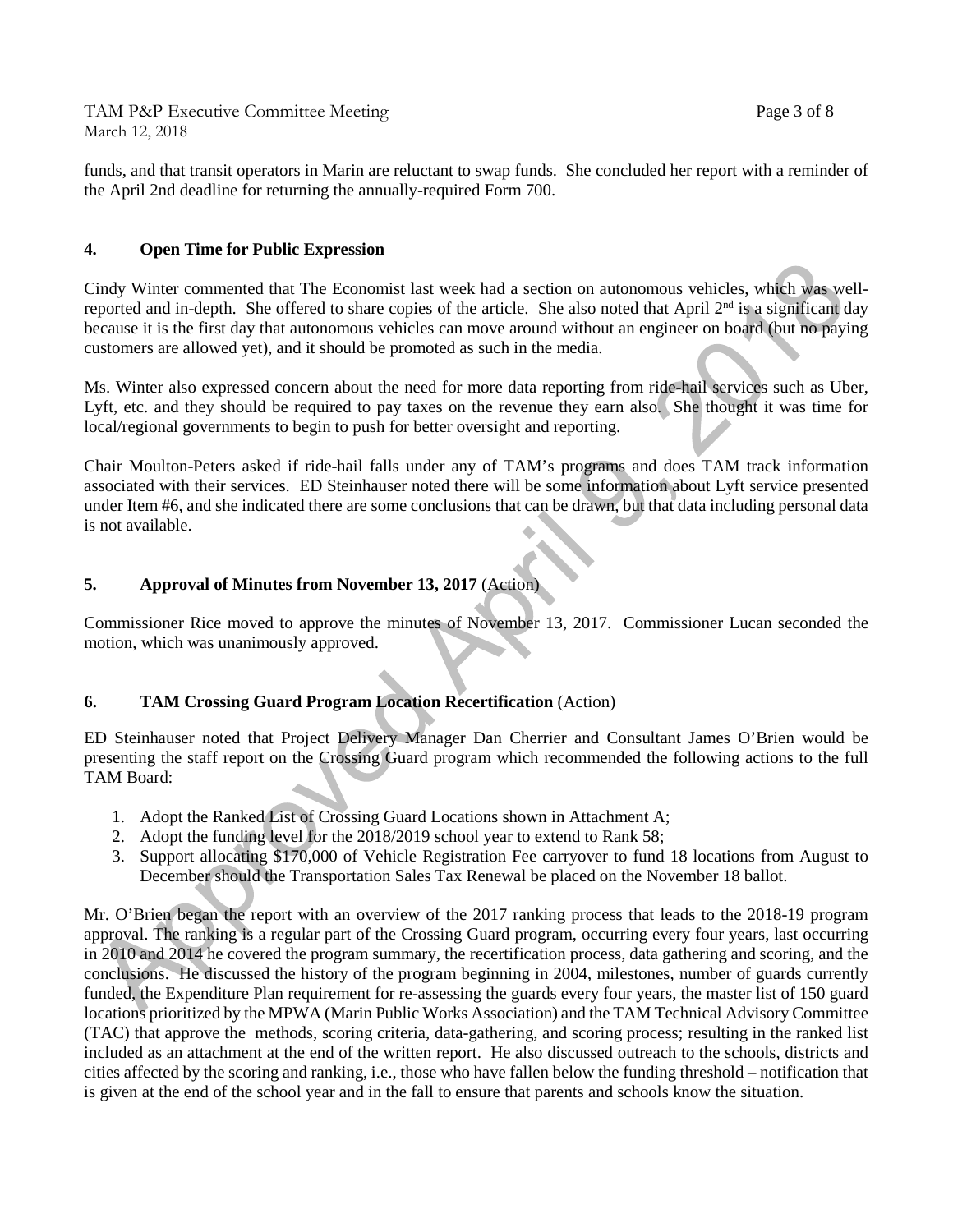Mr. Cherrier reviewed the actions that the Committee is being asked to make, recommending that the TAM Board:

1.) Adopt the Ranked List of Crossing Guard Locations shown in Attachment A of the staff report; 2.) Adopt the funding level for the 2018/2019 school year to extend to Ranked position 58; and 3.) Support allocating \$170,000 of Vehicle Registration Fee carryover to fund 18 locations (#59-#88) from August to December should the Transportation Sales Tax Renewal be placed on the November 18 ballot and approved. (He explained that otherwise the 30 locations would be cut in the beginning of the year, only to be reapproved and added back if the ballot measure is ultimately approved.)

Commissioner Rice asked for clarification on locations that are "self-funding" and how that is handled, which Mr. Cherrier explained. Mr. Cherrier commented on the impacts to the schools, the students, parents and districts for locations currently funded but whose schools drop below the threshold, and he noted that some of the schools or districts or jurisdictions might decide to fund their own guards. ED Steinhauser added information about the timeline for the Transportation Sales Tax Renewal process and voter approval, how it is overlapping the Crossing Guard location scoring, ranking and funding; which explains why staff is recommending the bridge funding to allow for a majority of the 30 locations currently funded for guards, but that will fall below the cutoff for next Fall, unless the Sales Tax Renewal is on the ballot and approved.

Chair Moulton-Peters requested that staff report to individual TAM Board members of crossing guard locations that may be affected.

Commissioner Furst asked about the option for a jurisdiction to use "volunteer" guards to cover some of their locations and how that would be handled; what the \$5,000 fee covers and what the responsibilities would be for the jurisdiction. Mr. Cherrier discussed past research on the possibility and the plan established that allows a school district to provide a volunteer under their workmen's compensation rules; who would then report to the contracted guard agency and would be treated just as any of the other guards with the exception of receiving a paycheck. This would be for a contracted period of one school year, even to the point of the district finding a replacement if their volunteer resigns.

Commissioner Lucan asked how the bridge funding for the early part of the next school year - pending the placement of the Sales Tax Measure on the ballot and pending its approval by the voters –will affect the message that is being given now to those who have fallen in the 58-88 ranking, which Mr. Cherrier discussed. He stated that the messaging would be, "Your crossing guard may not be here next year." For those that fall below the threshold and for those that the schools do not plan to fund, the message will be, "Your crossing will not be here next year."

Chair Moulton-Peters asked if the bridge funding will be applied when the Tax Measure is put on the ballot or only if approved on the ballot; Mr. Cherrier said when it is placed on the ballot.

There was discussion between the Committee and staff about the flexibility in Measure B funding that can help reconfigure some of the funding, as well as concerns that the exact costs for the Crossing Guard program is clarified for future funding needs and for the long-term viability of the program.

Commissioner Lucan recommended holding on to as many of the guards as possible going into the new school year through additional funding regardless of whether the Tax Measure is put on the ballot.

Commissioner Furst noted that public safety should be the highest priority for elected officials, and the crossing guard program qualifies as a safety issue. She said she would prefer to see full funding for the entire school year;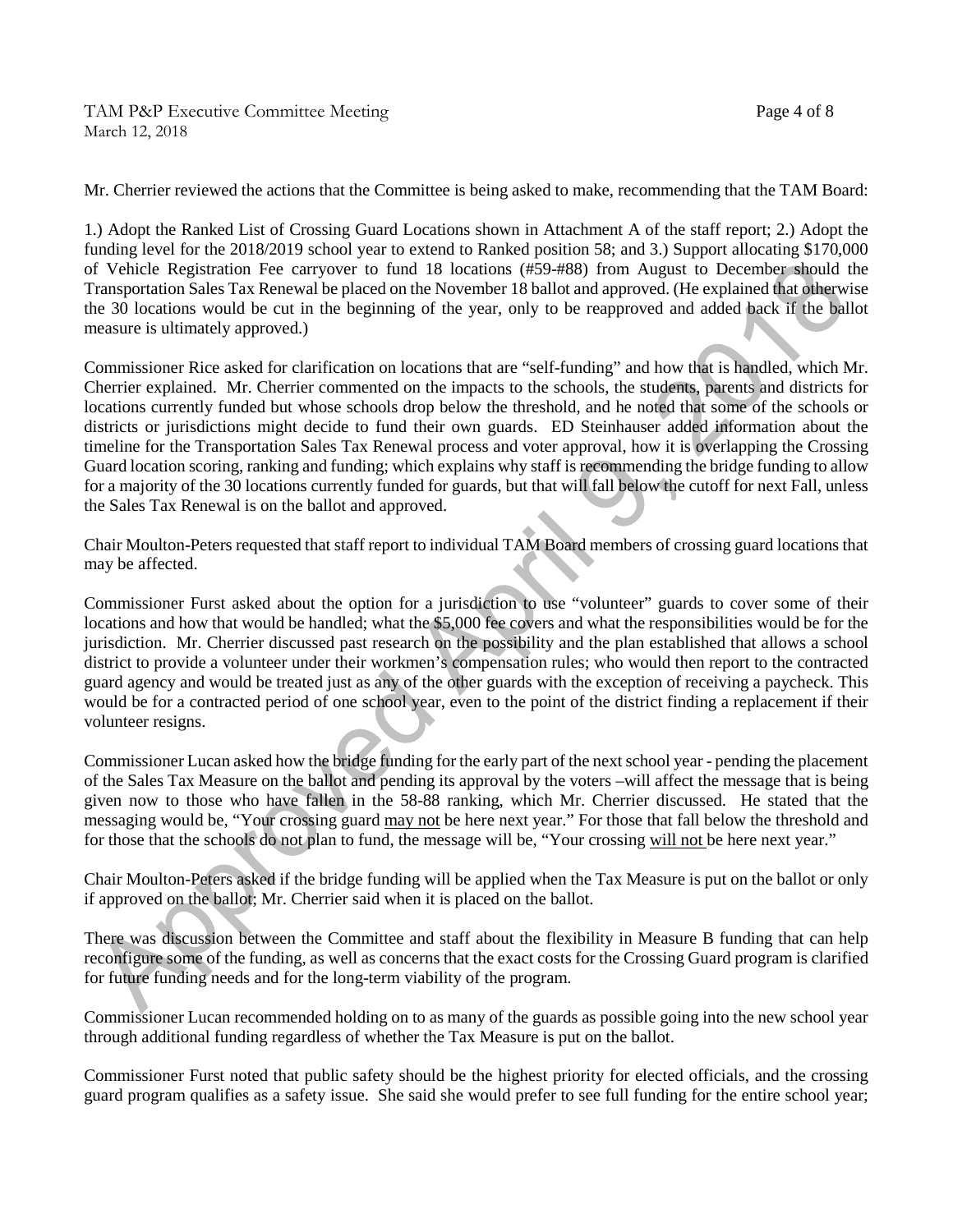TAM P&P Executive Committee Meeting Page 5 of 8 March 12, 2018

otherwise, at least for the first half. She suggested a back-up plan (Plan B) be developed so that the crossing guard program can continue to provide the needed services it does for as long as it can.

Commissioner Fredericks agreed to keep the program going as best as possible, and she would have no problem using Measure A funds as a matter of congestion relief – parents will not let their children walk to school unless it is safe, otherwise they will drive them, causing greater congestion.

Commissioner Rice echoed other comments regarding the importance of the program from a safety standpoint, as well as preferring to keep guards funded through the first part of the school year in hopes that the Sales Tax Renewal will pass on the ballot or the TAM budget can be reconfigured to ensure the program can continue at its current level. She cautioned, however, that she wants to be sure whatever and from wherever funds are "borrowed", that they are reimbursed as promised. She also indicated she would like to see a greater analysis of where funds are being expended and a cost benefit analysis to see in which areas the need for guards is increasing vs. decreasing.

ED Steinhauser reported that the bridge funding is from funds that rolled over in the VRF program, and once used, could not be repaid.

Chair Moulton-Peters suggested greater correlation by schools would be helpful too, especially in comparing percentage of green trips per school.

Commissioner Furst moved to recommend the TAM Board approve the Crossing Guard Program Location Recertification, including 1) adoption of the Ranked List of Crossing Guard Locations shown in Attachment A; 2) adoption of the funding level for the 2018/2019 school year to extend to Ranked position 58; and 3) support for allocation of \$170,000 of Vehicle Registration Fee carryover funds to cover otherwise cut locations (#59-#88) from August to December if the Transportation Sales Tax Renewal Measure is placed on the November 18 ballot and approved. Commissioner Lucan seconded the motion, and it was approved unanimously.

# **7. Overview of Upcoming Innovation Workshop** (Action)

ED Steinhauser introduced Planning Manager Derek McGill to begin the presentation which asked the Committee to recommend to the full TAM Board to: 1) Receive presentation from Staff on content of TAM Second Annual Innovations Workshop - scheduled for Friday June  $8<sup>th</sup>$ , 2018; 2) Approve not-to-exceed budget amount for the workshop; and 3) Comment and accept speaker listing to enable organization of the workshop to proceed.

Mr. McGill discussed the proposed date for the Workshop, Friday, June 8<sup>th</sup>, and the "not-to-exceed" budget of \$25,000, supplemented by registration fee sponsorships. He then turned to Marnie Primmer from Connected Consulting for more information.

Ms. Primmer expressed appreciation for the invitation to work with TAM again, commenting on the success of the first Innovation Workshop and her excitement at the possibilities for this year's Workshop, "Getting Ready for Green Transportation Innovation." She commented on potential activities and presentations for this year's program content, a possible keynote speaker, topics, exhibits and presentations, as well as panels,

Commissioner Fredericks indicated she was glad to see the first panel topic - "Building Innovation: How Incremental Changes Can Lead to Revolutionary Results" because it makes the future changes real.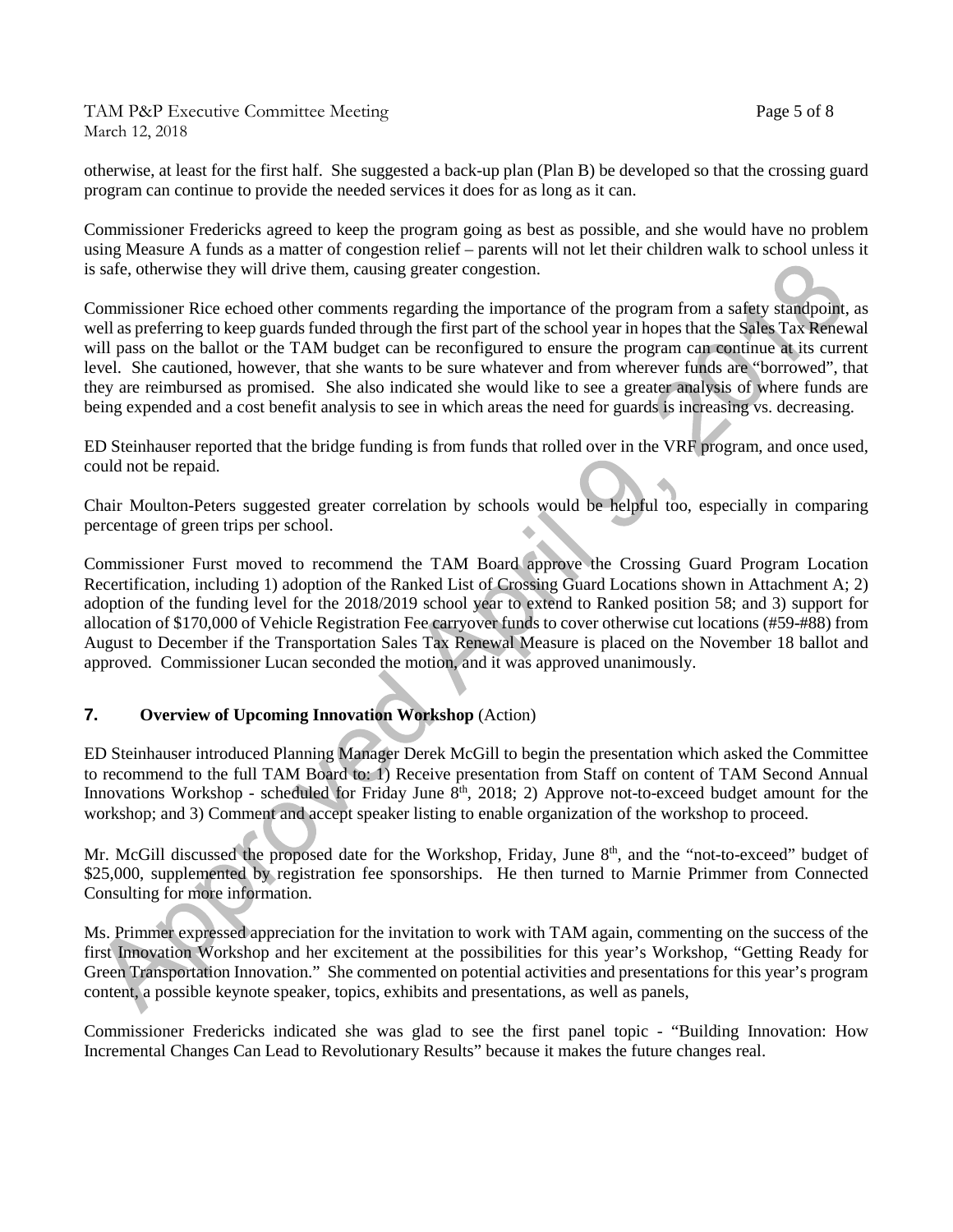TAM P&P Executive Committee Meeting Page 6 of 8 March 12, 2018

Commissioner Furst said she thought topics were fabulous. Commissioner Lucan was pleased with the focus on autonomous vehicles. He added that he would like to see some focus next time around on waterways and highspeed ferries.

Commissioner Rice agreed, suggesting also a focus on public transportation overall. She also asked about who attended last year and the type of outreach planned for this year, to encourage as many as possible to attend and participate. Ms. Primmer responded that the earlier start this year should help with attendance, and she reviewed planned outreach efforts. Commissioner Rice also asked about outreach to students, which Ms. Primmer confirmed, noting the availability of a student discount.

In response to a question from the Committee, ED Steinhauser briefly discussed registration costs and sponsorships.

Chair Moulton-Peters asked about the purpose and goals for the event, which ED Steinhauser discussed. ED Steinhauser stated that last year's workshop on "moving forward" was meant to be a board prospectus while this year's theme will address what we can actually implement and how to do that here in Marin. Chair Moulton-Peters opened public comment on the item.

Cindy Winter indicated she attended last year and appreciated the subjects addressed. She expressed concern about bicyclist and pedestrian safety as well as apathy from those who don't think the coming changes will affect them. Ms. Primmer stated optimistically that change will come, it's only a matter of how soon.

Commissioner Furst moved to recommend to the full TAM Board the approval of a not-to-exceed budget amount of \$25,000 for the workshop and accept the speaker list. Commissioner Lucan seconded the motion, which carried unanimously.

#### **8. N/S Greenway Gap Closure Project – Reaffirm Board Action that Requests the Metropolitan Transportation Commission(MTC) Allocate Funding to SMART via TAM and other funding related Actions** (Action)

ED Steinhauser introduced the item with a brief review of the TAM Board's action on February 12<sup>th</sup>, and she asked Principal Project Delivery Manager Bill Whitney to explain the action requested of the Committee to forward to the full Board:

- 1) Reaffirm a previous action to request MTC allocate \$850,000 in Regional Measure 2 toll bridge funds for use by TAM to be directed to SMART for acquisition of land rights in preparation for a future project. Also confirm request to MTC for \$500,000 in funds to complete design, right, of way activities, and permits for the Northern Segment of the North/ South Greenway in Larkspur, and request MTC to re-direct \$2.9 mil in RM2 funds for the Multi-Use Pathway in San Rafael;
- 2) Incorporate additional requirement for both TAM and SMART to indemnify MTC with respect to early land acquisition, under an agreement by SMART and TAM that includes potential return of funding to MTC;
- 3) Adopt an MTC condition stating that any savings from the North-South Greenway project are to be applied to the permanent (not interim) relocation/facility for the San Rafael Transit Center;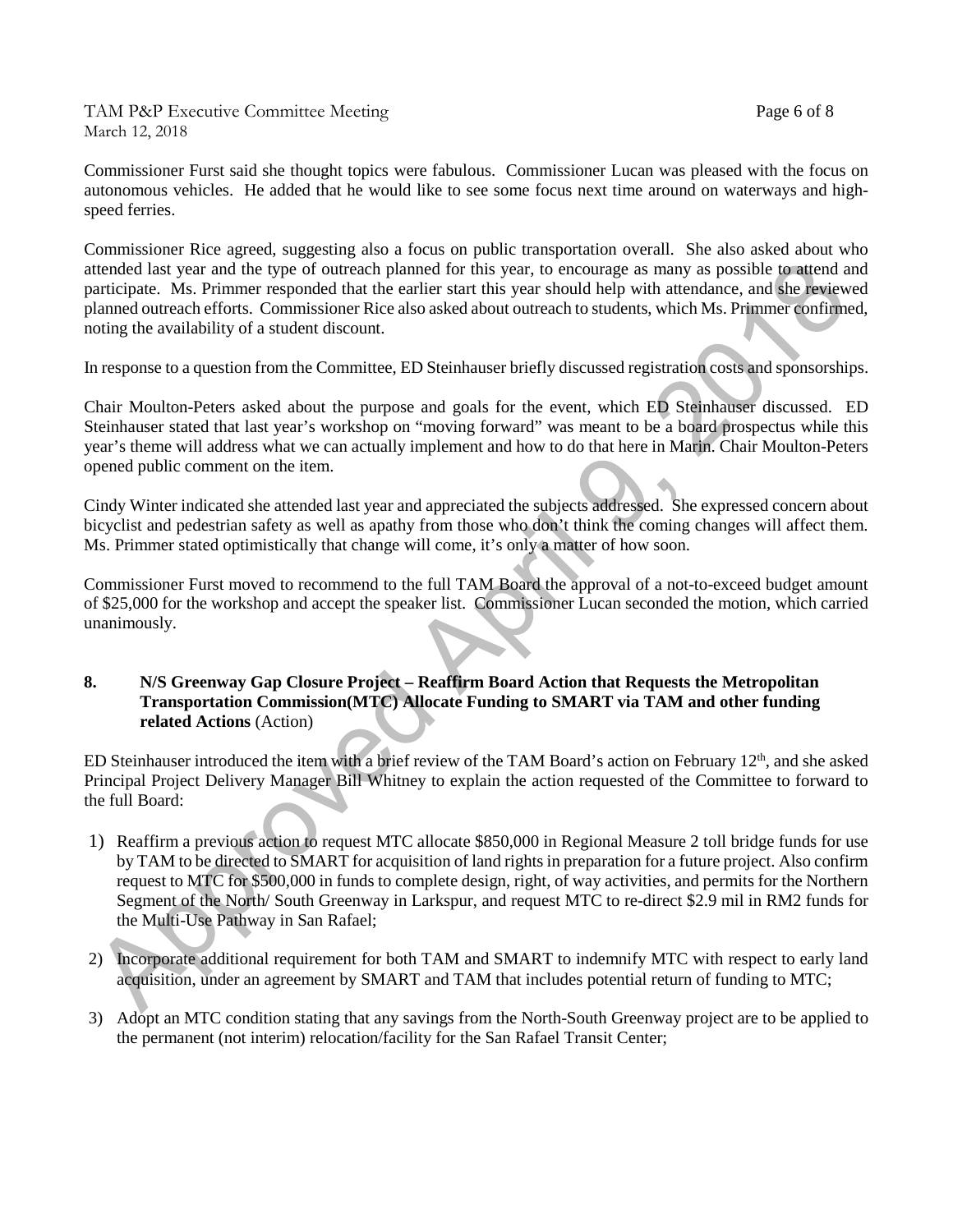### TAM P&P Executive Committee Meeting Page 7 of 8 March 12, 2018

- 4) Continue to work closely with funding partners, the City of San Rafael and the County of Marin, to close the \$500,000 funding gap in the Multi-Use Path project. This gap is in addition to the \$2.95M Regional Measure 2 mentioned in the staff report; and
- 5) Authorize the development and approval by TAM's Executive Director an agreement with City of San Rafael to pass-through RM2 funds granted to TAM by MTC for the Multi-Use Pathway project in San Rafael.

Mr. Whitney noted that TAM is proceeding with an MOU between TAM and SMART regarding the projects. This has been previously authorized by the TAM Board.

Principal Project Delivery Manager Bill Whitney presented the staff report, reviewing the five separate actions that staff recommends the Committee affirm and forward to Board. He noted that action #5 had been done already by the Board at their special meeting on February  $12<sup>th</sup>$ .

Chair Moulton-Peters asked for clarification on the second action, and ED Steinhauser explained it was intended to allow early acquisition of the land because they cleared the land. She acknowledged it was out of order but noted there is provision in CEQA law to allow it.

Regarding the \$850,000 in RM2 funding to be used for acquisition of the land rights, Commissioner Furst asked about one of the lease-holders who had objected to the termination of his lease. Staff confirmed that it has since been resolved. Commissioner Furst also asked whether the MOU between the Golden Gate Bridge District, SMART, City of San Rafael and the County reduces the risk of any objections under the CEQA process. She wanted to be sure there was no risk to TAM in approving this action. ED Steinhauser said she believes it is safe.

Commissioner Furst moved to recommend the Board take the five actions as outlined in the staff report:

1) Reaffirm a previous action to request MTC allocate \$850,000 in Regional Measure 2 toll bridge funds for use by TAM to be directed to SMART for acquisition of land rights in preparation for a future project. Also confirm request to MTC for \$500,000 in funds to complete design, right, of way activities, and permits for the Northern Segment of the North/ South Greenway in Larkspur, and request MTC to redirect \$2.9 mil in RM2 funds for the Multi-Use Pathway in San Rafael.

2) Incorporate additional requirement for both TAM and SMART to indemnify MTC with respect to early land acquisition, under an agreement by SMART and TAM that includes potential return of funding to MTC.

3) Adopt an MTC condition stating that any savings from the North-South Greenway project are to be applied to the permanent (not interim) relocation/facility for the San Rafael Transit Center and

4) Continue to work closely with funding partners the City of San Rafael and the County of Marin to close the \$500,000 funding gap in the Multi-Use Path project. This gap is in addition to the \$2.95M Regional Measure 2 mentioned below.

5) Authorize the development and approval by TAM's Executive Director an agreement with City of San Rafael to pass-through RM2 funds granted to TAM by MTC for the Multi-Use Pathway project in San Rafael.

Commissioner Lucan seconded the motion, and it was unanimously approved.